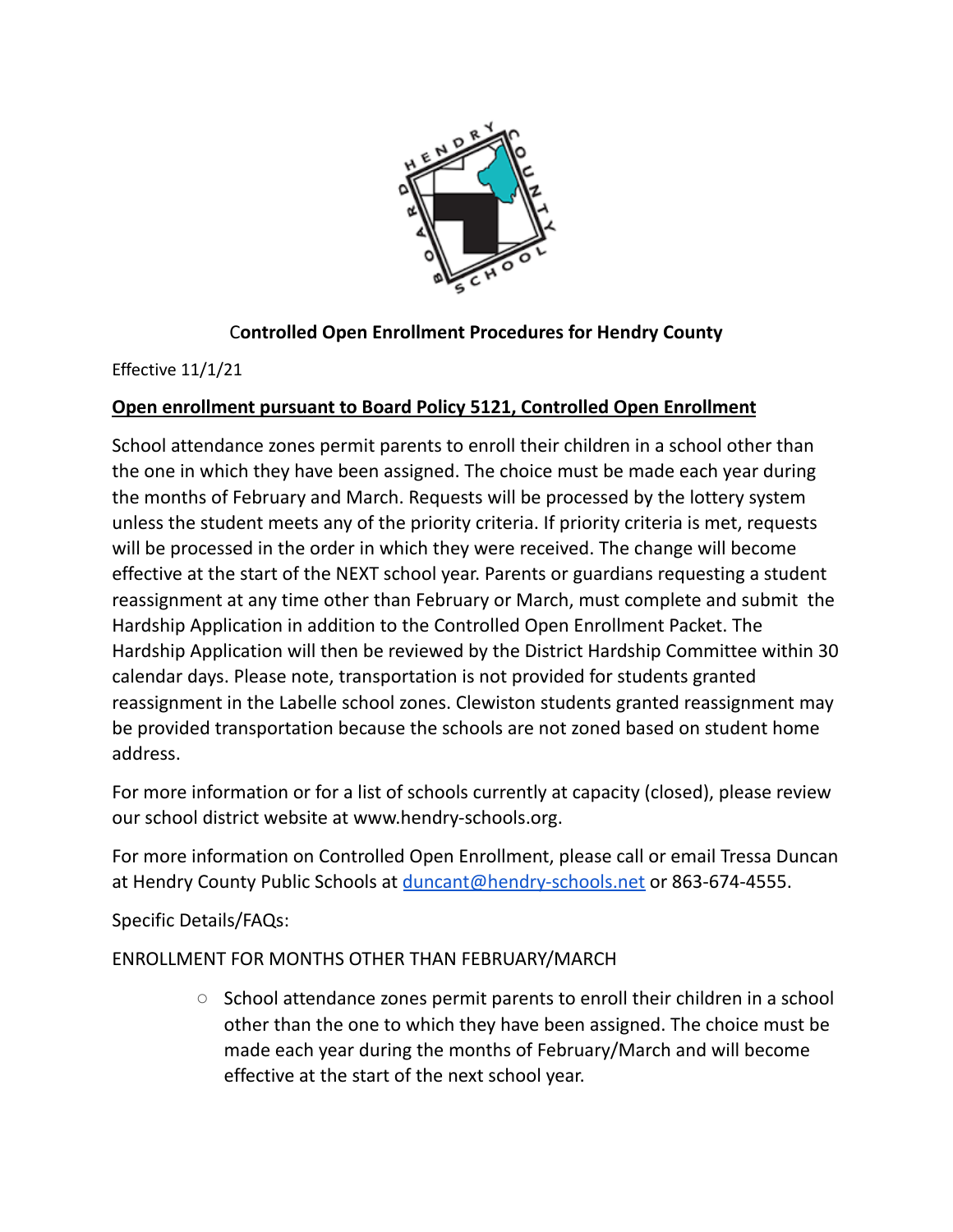- Parents or guardians requesting a student reassignment at any time other than in February/March must complete a Hardship Application for submission to the District Hardship Committee.
- Parents new to the County who missed the February/March Open Enrollment period and choose an out-of-zone school may apply and have their application considered pursuant to the Hardship Application process.
- No child will be reassigned to a school that is at capacity.
- Parents may obtain a Hardship Application and the Controlled Open Enrollment Application from the District website, the District Registrar or the Superintendent's office.
- The Hardship Application for Student Reassignment along with the Controlled Open Enrollment Application must be submitted to the Clewiston Registrar or the Director of Elementary via the Superintendent's office for review by the Hardship Committee.
- Applicants who are approved through the Hardship Application process will be eligible to start at the new school at the beginning of the next grading period.

## FEBRUARY/MARCH CONTROLLED OPEN ENROLLMENT

- During the February/March Controlled Open Enrollment period, any child of school age who resides in Hendry County may apply to attend a school out of his/her assigned attendance zone as long as that school is not at capacity for enrollment.
- The Controlled Open Enrollment packet must be submitted to the Clewiston registrar or the Director of Elementary via the Superintendent's office in Labelle.
- A random lottery, to be conducted during the first two weeks of April, will be used in situations where there are more requests than available seats at a particular school.
- Out-of-County students may not supplant In-County students at any point in the Controlled Open Enrollment process.